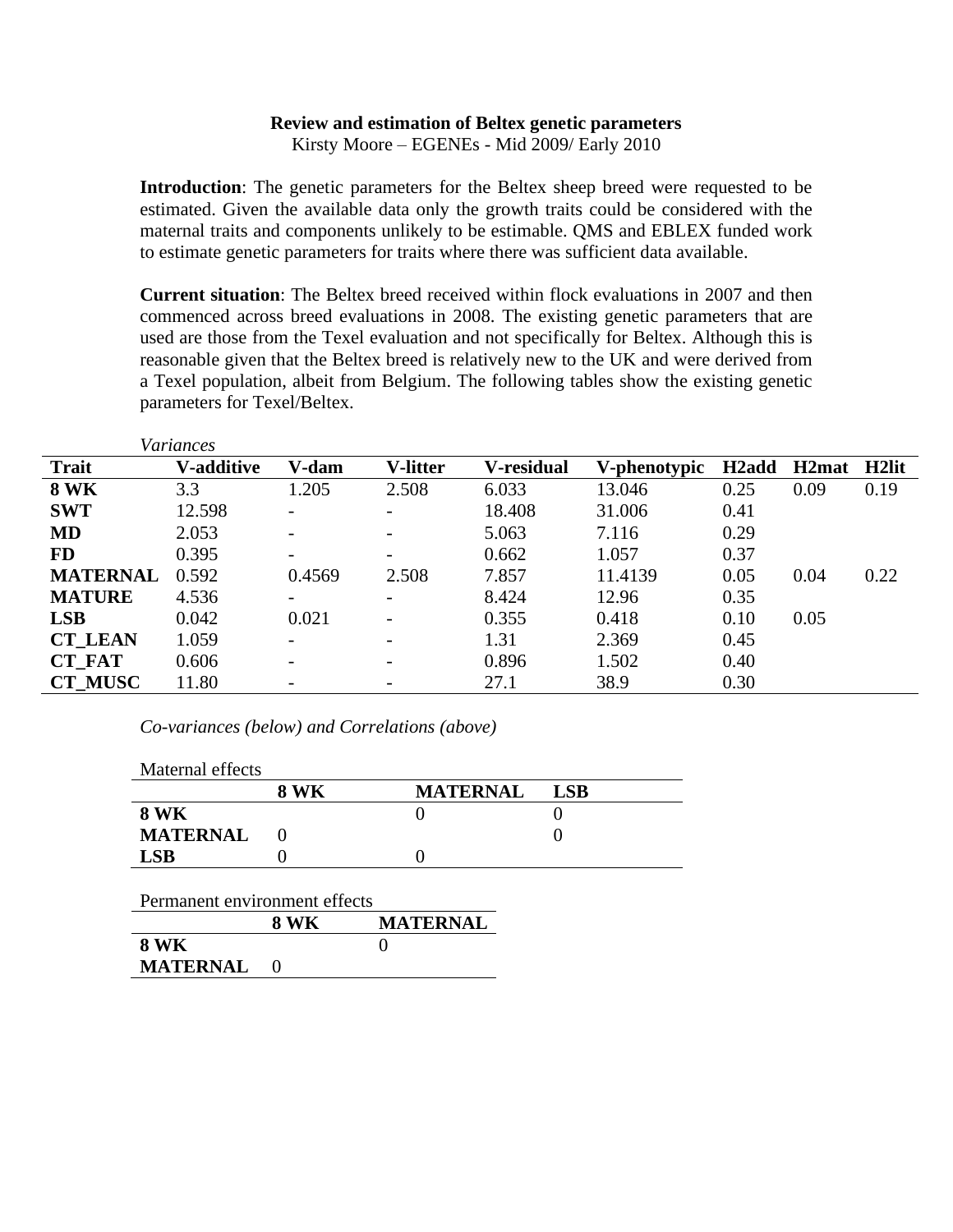|                 | Additive effects |            |          |              |          |                  |               |          |               |          |                |        |                |                |                |
|-----------------|------------------|------------|----------|--------------|----------|------------------|---------------|----------|---------------|----------|----------------|--------|----------------|----------------|----------------|
|                 | <b>8 WK</b>      | <b>SWT</b> | MD       | FD.          |          | <b>MATERNAL</b>  |               |          | <b>MATURE</b> | LSB      | <b>CT_LEAN</b> |        |                | <b>CT_FAT</b>  | <b>CT_MUSC</b> |
| <b>8 WK</b>     |                  | 0.90       | 0.49     | 0.37         |          | $\theta$         |               | $\Omega$ |               | $\theta$ | 0.83           |        | 0.67           |                | 0.56           |
| <b>SWT</b>      | 5.803            |            | 0.47     | 0.38         |          | 0                |               |          |               | $\theta$ | 0.83           |        | 0.68           |                | 0.56           |
| MD              | 1.279            | 2.374      |          | 0.24         |          | $\boldsymbol{0}$ |               |          |               | $\theta$ | 0.41           |        | 0.23           |                | 0.26           |
| FD              | 0.422            | 0.843      | 0.215    |              |          | $\theta$         |               |          |               | $\theta$ | $-0.07$        |        | 0.55           |                | 0.42           |
| <b>MATERNAL</b> | $\overline{0}$   | 0          | 0        | $\mathbf{0}$ |          |                  |               | 0.15     |               | $\Omega$ | $\overline{0}$ |        | $\overline{0}$ |                | $\Omega$       |
| <b>MATURE</b>   | 0                | 0          | 0        | 0            |          | 0.246            |               |          |               | 0.20     | $\Omega$       |        | $\Omega$       |                |                |
| <b>LSB</b>      | $\Omega$         | 0          | $\Omega$ | 0            |          | 0                |               | 0.087    |               |          | $\Omega$       |        | $\Omega$       |                |                |
| <b>CT_LEAN</b>  | 1.548            | 3.049      | 0.602    |              | $-0.044$ | $\mathbf{0}$     |               | $\Omega$ |               | $\theta$ |                |        | 0.38           |                | 0.38           |
| <b>CT_FAT</b>   | 0.947            | 1.871      | 0.257    | 0.27         |          | $\mathbf{0}$     |               | $\theta$ |               | $\Omega$ | 0.307          |        |                |                | 0.26           |
| <b>CT MUSC</b>  | 3.470            | 6.779      | 1.28     | 0.90         |          | $\mathbf{0}$     |               | $\Omega$ |               | $\Omega$ | 1.354          |        | 0.703          |                |                |
|                 | Residual effects |            |          |              |          |                  |               |          |               |          |                |        |                |                |                |
|                 | <b>8 WK</b>      | <b>SWT</b> | MD       | FD.          |          | <b>MATERNAL</b>  | <b>MATURE</b> |          | <b>LSB</b>    |          | <b>CT LEAN</b> | CT FAT |                | <b>CT_MUSC</b> |                |
| <b>8 WK</b>     |                  | 0.84       | 0.47     | 0.37         | $\theta$ |                  | $\Omega$      |          | $\Omega$      | 0.79     |                | 0.76   |                | 0.25           |                |
| <b>SWT</b>      | 8.882            |            | 0.61     | 0.49         | $\Omega$ |                  |               |          | $\Omega$      | 0.90     |                | 0.90   |                | 0.25           |                |
| MD              | 2.603            | 5.907      |          | 0.38         | 0        |                  | 0             |          | $\Omega$      | 0.64     |                | 0.53   |                | 0.40           |                |
| FD              | 0.74             | 1.712      | 0.695    |              | $\Omega$ |                  | 0             |          | $\Omega$      | 0.47     |                | 0.64   |                | 0.06           |                |
| <b>MATERNAL</b> | $\Omega$         | $\Omega$   | $\Omega$ | 0            |          |                  | 0.10          |          | $\Omega$      | $\Omega$ |                | 0      |                | $\theta$       |                |
| <b>MATURE</b>   | $\Omega$         | 0          | $\Omega$ | $\Omega$     | 0.813    |                  |               |          | 0.10          | $\theta$ |                | 0      |                | $^{(1)}$       |                |
| <b>LSB</b>      | $\theta$         | 0          | $\Omega$ | 0            | $\Omega$ |                  | 0.173         |          |               | $\theta$ |                | 0      |                | 0              |                |
| <b>CT LEAN</b>  | 2.217            | 4.42       | 1.642    | 0.436        |          |                  | $\Omega$      |          | $\Omega$      |          |                | 0.79   |                | 0.47           |                |
| <b>CT FAT</b>   |                  |            |          |              |          |                  |               |          |               |          |                |        |                |                |                |

## **Estimation of Beltex genetic parameters**:

*The Dataset*: This work was undertaken based on data available on the 28/04/2009. Internal batch ids are  $20080487$  and data source id was 799. In total there were  $\sim 2,600$ Beltex animals recorded in the pedigree. All these animals were recoded to meet software requirements (i.e. numbering for ASReml) and used in the pedigree of the analysis. The table below shows that for each trait considered there were between 840 and 929 records available before edits and restrictions.

| <b>Trait</b> | N   | <b>Mean</b> | <b>SD</b> | Min     | <b>Max</b> | N rec<br>with $5+$<br>in CG |
|--------------|-----|-------------|-----------|---------|------------|-----------------------------|
| 8WK          | 929 | 18.8        | 3.8       | 6.5     | 30.4       | 917                         |
| <b>SWT</b>   | 909 | 37.7        | 6.8       | 16.0    | 67.0       | 877                         |
| <b>MD</b>    | 848 | 27.4        | 3.6       | 15.7    | 42.0       | 814                         |
| <b>FD</b>    | 840 | 2.8         | 1.3       | $0.5\,$ | 8.0        | 806                         |

**CT\_MUSC** 3.145 5.494 4.685 0.25 0 0 0 2.777 1.035

The table below looks at the number of animals that have different combinations of traits available and then also with sufficient number of animals in the contemporary groups (CG's). CG definitions are outlined in the table detailing models. For example, the CG for 8 week weight was Flock, Season and Sex. In the total there were 795 animals that had all 4 traits recorded.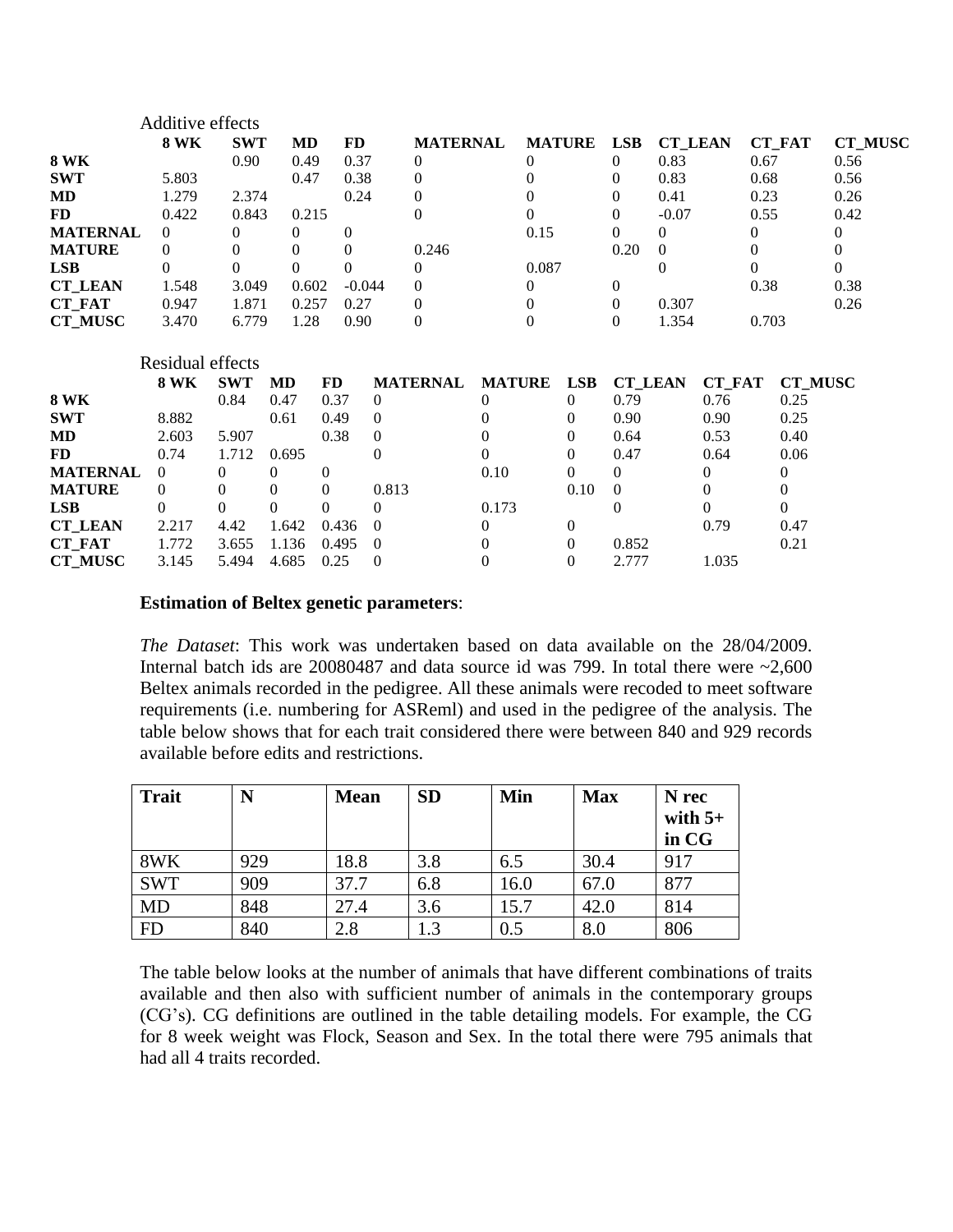| <b>Trait</b>            | 8 wk | $+SWT$ | $+SWT + MD$ | $1 + SWT + MD + FD$ |
|-------------------------|------|--------|-------------|---------------------|
| 8WK                     | 929  | 850    | 803         | 795                 |
| N with $5+$ in CG   917 |      | 825    | 779         | 771                 |

For each trait, it was required that there were 5 or more animals in the relevant CG. Animals were retained in the dataset as long as they had one trait that met the criteria.

*The Models*: The models that were used were the same as those in the routine genetic evaluations

| <b>Trait</b> | <b>Fixed class effects</b>       | <b>Fixed co-variate effects</b>  | <b>Random</b> |
|--------------|----------------------------------|----------------------------------|---------------|
|              |                                  |                                  | effects       |
| 8            | Flock season sex                 |                                  | Animal        |
| <b>WK</b>    | <b>LSR</b>                       |                                  | Dam           |
|              | Dam_age                          |                                  | Litter        |
| <b>SWT</b>   | <b>LSR</b>                       | $Scan_age*$                      | Animal        |
|              | Dam_age                          | Flock year season sex management |               |
|              | Flock year season sex management | group                            |               |
|              | group                            |                                  |               |
| <b>MD</b>    | <b>LSR</b>                       | $Scan_age*$                      | Animal        |
|              | Dam_age                          | Flock year season sex management |               |
|              | Flock year season sex management | group                            |               |
|              | group                            |                                  |               |
| <b>FD</b>    | <b>LSR</b>                       | $Scan_age*$                      | Animal        |
|              | Dam_age                          | Flock year season sex management |               |
|              | Flock year season sex management | group                            |               |
|              | group                            |                                  |               |

*The genetic parameter estimation*: A series of uni-variate and multi-variate ASreml analysis were undertaken. Consistently across all the analysis it was found that the additive effects were being overestimated, resulting in inflated heritabilities for the traits. The phenotypic variances estimated did appear to be reasonable. Estimates of the correlations were also sensible. With the number of records and very few data edits applied to retain records the inability to partition additive variances is understandable. To obtain useful genetic parameters the initial Beltex parameters were blended with estimates from Texel's. Given the challenges of partitioning maternal effects, maternal variances were calculated assuming similar heritabilities as were previously used in the parameters. The resulting genetic parameters are shown below. The traits that were not re-estimated are also included with altered co-variances to reflect changes to the growth traits.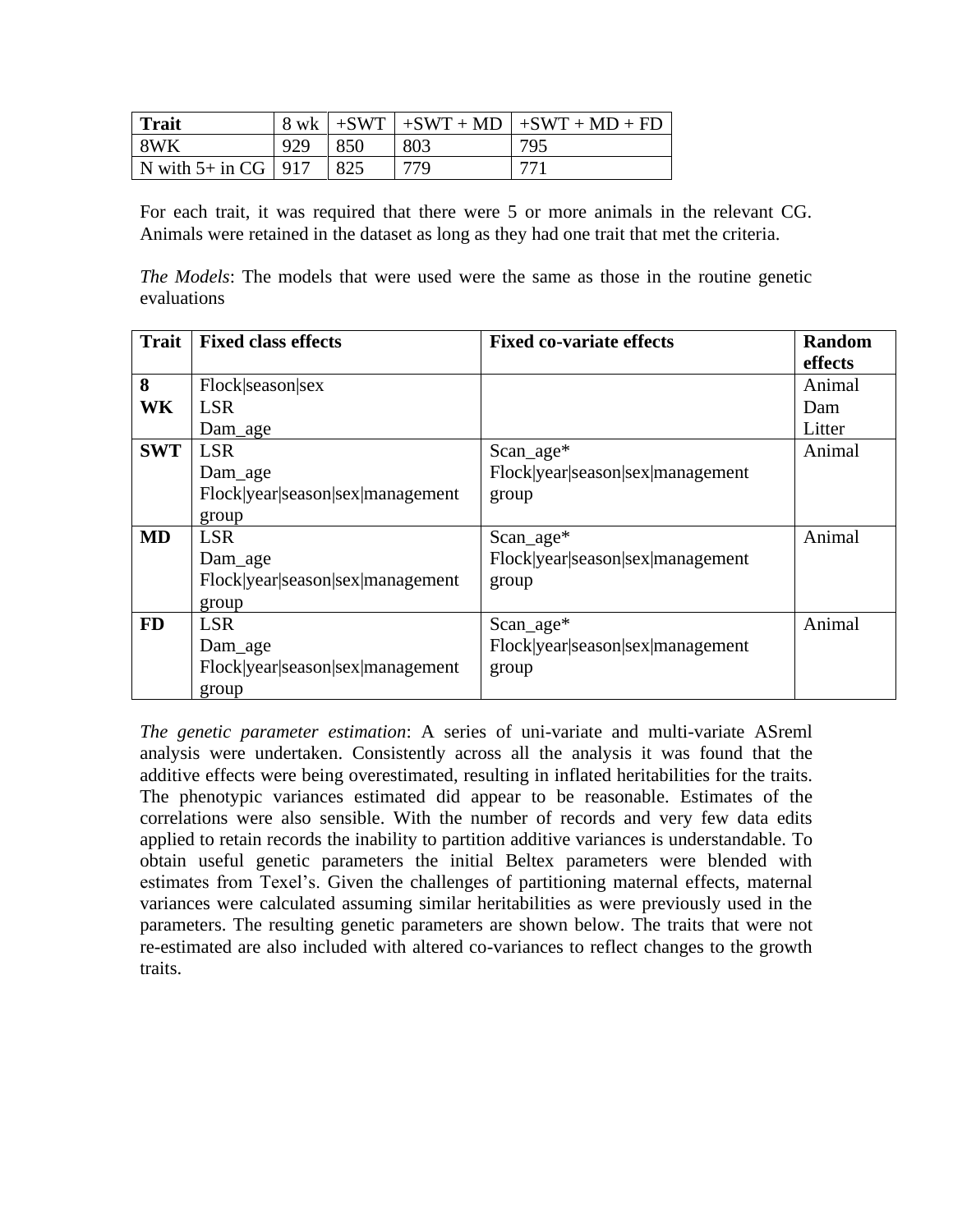|                 | <b>Variances</b>  |                          |                          |            |              |                    |                    |                   |
|-----------------|-------------------|--------------------------|--------------------------|------------|--------------|--------------------|--------------------|-------------------|
| <b>Trait</b>    | <b>V-additive</b> | V-dam                    | <b>V-litter</b>          | V-residual | V-phenotypic | H <sub>2</sub> add | H <sub>2</sub> mat | H <sub>2lit</sub> |
| <b>8 WK</b>     | 2.87              | 0.99                     | 1.98                     | 5.18       | 11.02        | 0.26               | 0.09               | 0.18              |
| <b>SWT</b>      | 10.20             |                          | $\overline{\phantom{0}}$ | 17.17      | 27.37        | 0.37               |                    |                   |
| <b>MD</b>       | 2.33              |                          | -                        | 5.03       | 7.36         | 0.32               |                    |                   |
| <b>FD</b>       | 0.26              |                          | -                        | 0.53       | 0.79         | 0.33               |                    |                   |
| <b>MATERNAL</b> | 0.592             | 0.4569                   | 2.508                    | 7.857      | 11.4139      | 0.05               | 0.04               | 0.22              |
| <b>MATURE</b>   | 4.536             |                          | $\overline{\phantom{a}}$ | 8.424      | 12.96        | 0.35               |                    |                   |
| <b>LSB</b>      | 0.042             | 0.021                    | -                        | 0.355      | 0.418        | 0.10               | 0.05               |                   |
| <b>CT LEAN</b>  | 1.059             |                          | $\overline{\phantom{0}}$ | 1.31       | 2.369        | 0.45               |                    |                   |
| <b>CT_FAT</b>   | 0.606             | $\overline{\phantom{0}}$ | -                        | 0.896      | 1.502        | 0.40               |                    |                   |
| <b>CT MUSC</b>  | 11.80             |                          |                          | 27.1       | 38.9         | 0.30               |                    |                   |

*Co-variances (below) and Correlations (above)*

| Maternal effects |      |                 |            |
|------------------|------|-----------------|------------|
|                  | 8 WK | <b>MATERNAL</b> | <b>LSB</b> |
| <b>8 WK</b>      |      |                 |            |
| <b>MATERNAL</b>  |      |                 |            |
| <b>LSB</b>       |      |                 |            |

| Permanent environment effects |      |                 |  |  |  |  |  |  |
|-------------------------------|------|-----------------|--|--|--|--|--|--|
|                               | 8 WK | <b>MATERNAL</b> |  |  |  |  |  |  |
| 8 WK                          |      |                 |  |  |  |  |  |  |
| <b>MATERNAL</b>               |      |                 |  |  |  |  |  |  |

|                 | Additive effects |            |       |           |                 |               |            |                |               |                |
|-----------------|------------------|------------|-------|-----------|-----------------|---------------|------------|----------------|---------------|----------------|
|                 | <b>8 WK</b>      | <b>SWT</b> | MD    | <b>FD</b> | <b>MATERNAL</b> | <b>MATURE</b> | <b>LSB</b> | <b>CT LEAN</b> | <b>CT FAT</b> | <b>CT MUSC</b> |
| <b>8 WK</b>     |                  | 0.90       | 0.48  | 0.39      | 0               | $\Omega$      | $\theta$   | 0.83           | 0.67          | 0.56           |
| <b>SWT</b>      | 4.869            |            | 0.53  | 0.45      | 0               |               | $\theta$   | 0.83           | 0.68          | 0.56           |
| <b>MD</b>       | 1.241            | 2.584      |       | 0.32      | 0               |               | $\theta$   | 0.41           | 0.23          | 0.26           |
| <b>FD</b>       | 0.341            | 0.728      | 0.246 |           | $\Omega$        |               | $\theta$   | $-0.06$        | 0.48          | 0.37           |
| <b>MATERNAL</b> | $\theta$         | $\Omega$   |       |           |                 | 0.15          | 0          | 0              | 0             |                |
| <b>MATURE</b>   |                  | $\Omega$   |       | 0         | 0.246           |               | 0.20       | $\Omega$       | 0             |                |
| <b>LSB</b>      |                  | $\Omega$   |       | 0         |                 | 0.087         |            |                | 0             |                |
| <b>CT LEAN</b>  | 1.447            | 2.728      | 0.644 | $-0.032$  | $\Omega$        |               | $\Omega$   |                | 0.38          | 0.38           |
| <b>CT_FAT</b>   | 0.884            | 1.691      | 0.273 | 0.191     | $\Omega$        |               | $\Omega$   | 0.307          |               | 0.26           |
| <b>CT MUSC</b>  | 3.259            | 6.144      | 1.363 | 0.645     | $\Omega$        |               | $\Omega$   | 1.354          | 0.703         |                |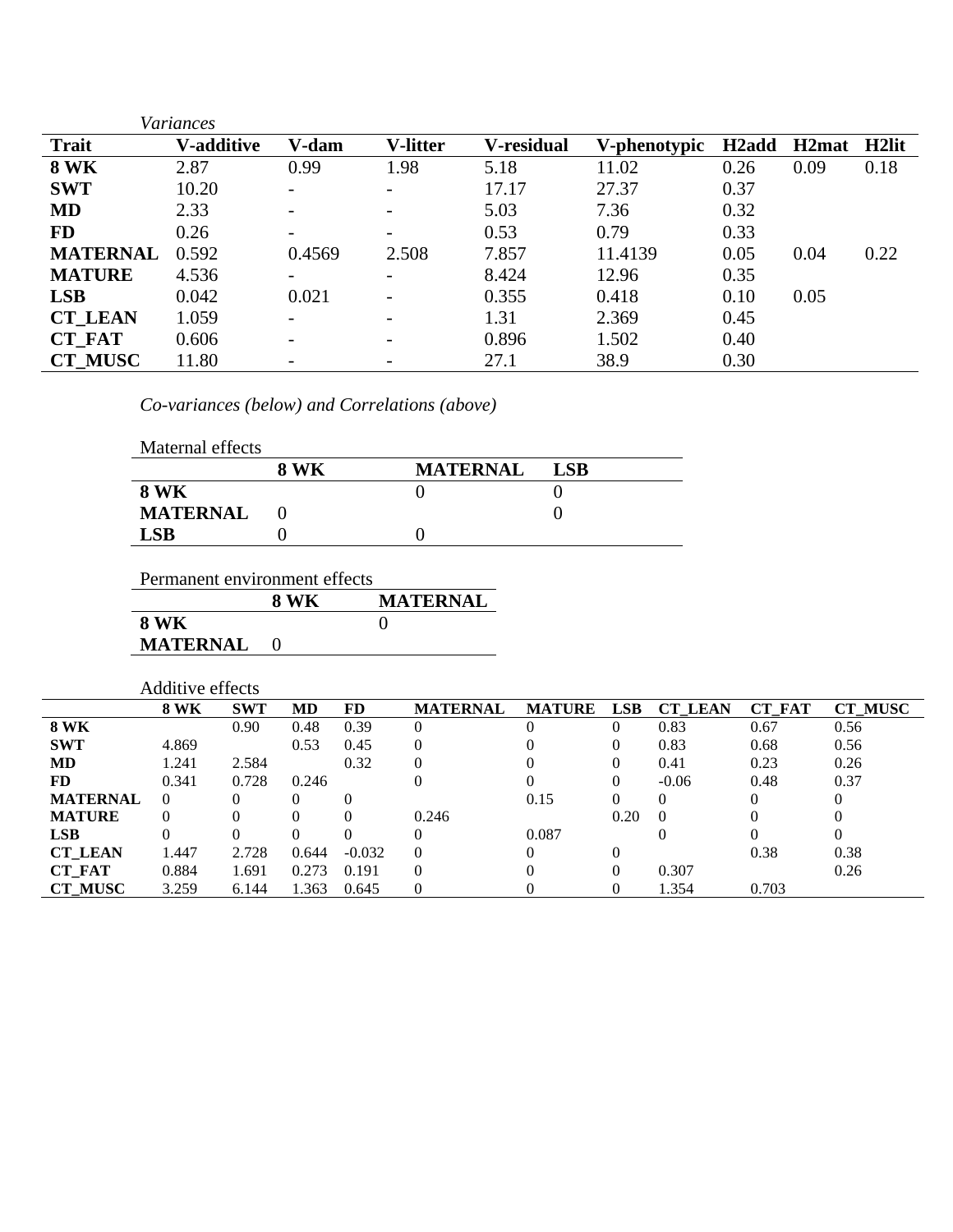|                 | Residual effects |            |           |       |                 |               |            |                |               |                |
|-----------------|------------------|------------|-----------|-------|-----------------|---------------|------------|----------------|---------------|----------------|
|                 | <b>8 WK</b>      | <b>SWT</b> | <b>MD</b> | FD    | <b>MATERNAL</b> | <b>MATURE</b> | <b>LSB</b> | <b>CT LEAN</b> | <b>CT FAT</b> | <b>CT MUSC</b> |
| <b>8 WK</b>     |                  | 0.72       | 0.42      | 0.32  | $\theta$        | 0             | $\theta$   | 0.79           | 0.76          | 0.25           |
| <b>SWT</b>      | 6.790            |            | 0.63      | 0.49  | $\theta$        | 0             | $\theta$   | 0.90           | 0.90          | 0.25           |
| <b>MD</b>       | 2.144            | 5.855      |           | 0.40  | $\overline{0}$  | 0             | $\theta$   | 0.64           | 0.53          | 0.40           |
| <b>FD</b>       | 0.530            | 1.478      | 0.653     |       | 0               | 0             | 0          | 0.47           | 0.64          | 0.06           |
| <b>MATERNAL</b> | $\Omega$         | 0          | 0         | 0     |                 | 0.10          | 0          | $\Omega$       | 0             | $\Omega$       |
| <b>MATURE</b>   | $\Omega$         | 0          | $\Omega$  | 0     | 0.813           |               | 0.10       | $\Omega$       | 0             | 0              |
| <b>LSB</b>      | 0                | 0          | 0         | 0     | $\Omega$        | 0.173         |            |                | 0             | $\Omega$       |
| <b>CT_LEAN</b>  | 2.058            | 4.268      | 1.643     | 0.392 | $\Omega$        | 0             | 0          |                | 0.79          | 0.47           |
| <b>CT FAT</b>   | 1.637            | 3.530      | 1.125     | 0.441 | $\theta$        | 0             | $\theta$   | 0.852          |               | 0.21           |
| <b>CT MUSC</b>  | 2.962            | 5.393      | 4.670     | 0.227 | $\theta$        |               |            | 2.777          | 1.035         |                |

*Comparison of new genetic parameters with existing parameters*: The parameters are generally comparable. The biggest difference is that the variances estimated in the present study are generally smaller. This was generally across all the variance components with heritabilities comparable. Genetic correlations with 8 week weight were similar to previous estimates. Correlations between the 3 ultrasound traits were sensible but slightly higher than previous parameters. Residual correlations were similar to previous estimates with slightly smaller correlations between 8 week and scan weight. These parameters appear to be within the limits of previous published parameter estimates

**Test Run**: To look at the effects that the new parameters would have on evaluations a test run was performed. Using the same data as the live 0902 evaluation (batch id  $= 20080571$ data from 14/9/09), the parameters were changed and the evaluation re-run (batch id  $=$ 20080606) and compared.

#### Summary of Data (from Mix99 program)

|    | TR TR-NAME  | $N-OBS$ | MEAN   | SD      | MINIMUM | MAXIMUM |
|----|-------------|---------|--------|---------|---------|---------|
|    | w8w         | 1438    | 18.795 | 3.9345  | 6.5000  | 33.500  |
| 2  | swt         | 1392    | 36.987 | 6.9163  | 14.000  | 68.500  |
| 3  | md          | 1331    | 27.513 | 3.6587  | 15.200  | 42.000  |
| 4  | fd          | 1323    | 2.5377 | 1.2778  | 0.17000 | 8,0000  |
| 5  | mat w8w     | 1438    | 18.795 | 3.9345  | 6.5000  | 33.500  |
| 6  | maturesz    | 0       |        |         |         |         |
| 7  | lsb         | 1067    | 1.5876 | 0.62210 | 1,0000  | 5.0000  |
| 8  | ct lean     | 84      | 17.168 | 2.1507  | 11.076  | 21.644  |
| 9  | ct fat      | 82      | 3.0836 | 1.2105  | 1.0224  | 6.0157  |
| 10 | musc<br>ct. | 84      | 68.875 | 5.8553  | 56.100  | 81.300  |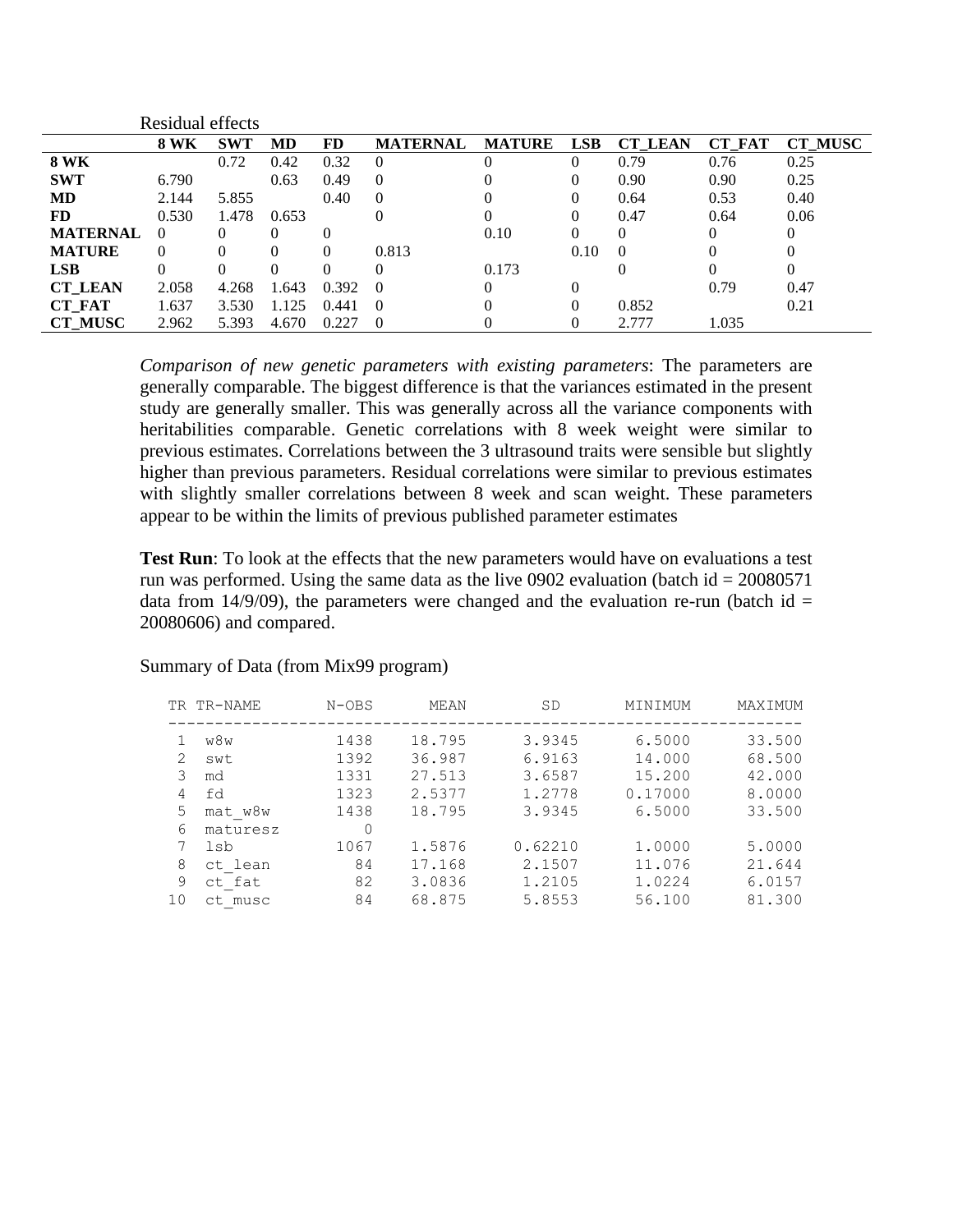# *Summary of EBV for 3310 animals*

|            |            | Prior to test run |            |                |        | After changing parameters |            |                |       |        |
|------------|------------|-------------------|------------|----------------|--------|---------------------------|------------|----------------|-------|--------|
| Trait      |            | Mean              | <b>Std</b> | Min            | Max    | <b>Mean</b>               | <b>Std</b> | Min            | Max   | r      |
| 8wk        | <b>EBV</b> | $-0.05$           | 0.8        | $-3.68$        | 4.13   | $-0.06$                   | 0.81       | $-3.69$        | 4.08  | 0.9976 |
| 8wk        | <b>ACC</b> | 48.27             | 24.33      | $\Omega$       | 96     | 48.11                     | 24.35      | $\mathbf 0$    | 96    |        |
| swt        | <b>EBV</b> | $-0.03$           | 1.57       | $-7.82$        | 8.02   | $-0.04$                   | 1.52       | -7.4           | 7.55  | 0.9925 |
| swt        | <b>ACC</b> | 50.48             | 25.25      | $\overline{0}$ | 97     | 49.03                     | 24.63      | $\overline{0}$ | 99    |        |
| md         | <b>EBV</b> | $-0.02$           | 0.69       | $-3.34$        | 3.32   | $-0.02$                   | 0.74       | $-3.66$        | 3.62  | 0.9988 |
| md         | <b>ACC</b> | 43.49             | 22.81      | $\mathbf 0$    | 95     | 44.79                     | 23.35      | $\mathbf 0$    | 95    |        |
| fd         | <b>EBV</b> | 0.01              | 0.29       | $-1.09$        | 1.52   | 0.01                      | 0.27       | $-1.06$        | 1.48  | 0.9927 |
| fd         | <b>ACC</b> | 46.92             | 24.73      | $\mathbf 0$    | 96     | 45.61                     | 23.99      | $\Omega$       | 95    |        |
| maternal   | <b>EBV</b> | $-0.03$           | 0.19       | $-0.92$        | 0.95   | $-0.03$                   | 0.19       | $-0.92$        | 0.95  | 0.9999 |
| maternal   | <b>ACC</b> | 21.56             | 11.3       | $\overline{0}$ | 59     | 21.56                     | 11.31      | 0              | 59    |        |
| maturesize | <b>EBV</b> | $-0.01$           | 0.13       | $-0.58$        | 0.65   | $-0.01$                   | 0.13       | $-0.58$        | 0.65  | 0.9999 |
| maturesize | <b>ACC</b> | 7.16              | 4.6        | $\Omega$       | 61     | 7.16                      | 4.6        | $\Omega$       | 61    |        |
| Isb        | <b>EBV</b> | $\mathbf 0$       | 0.05       | $-0.19$        | 0.34   | $\overline{0}$            | 0.05       | $-0.19$        | 0.34  | 0.9999 |
| Isb        | <b>ACC</b> | 26.67             | 13.38      | $\mathbf 0$    | 68     | 26.67                     | 13.38      | $\mathbf 0$    | 68    |        |
| ct_lean    | <b>EBV</b> | $-0.02$           | 0.43       | $-1.99$        | 2.15   | $-0.03$                   | 0.47       | $-2.09$        | 2.21  | 0.9938 |
| ct_lean    | <b>ACC</b> | 49.02             | 24.63      | $\mathbf 0$    | 96     | 48.43                     | 24.4       | 0              | 96    |        |
| ct_fat     | <b>EBV</b> | $\Omega$          | 0.28       | $-1.24$        | 1.33   | $-0.01$                   | 0.29       | $-1.28$        | 1.44  | 0.9911 |
| ct_fat     | <b>ACC</b> | 42.76             | 22.17      | 0              | 94     | 41.67                     | 21.71      | 0              | 93    |        |
| ct musc    | <b>EBV</b> | $-0.03$           | 1.08       | $-4.83$        | 5.97   | $-0.06$                   | 1.18       | $-5.26$        | 7.01  | 0.9883 |
| ct musc    | <b>ACC</b> | 37.55             | 20.23      | $\mathbf 0$    | 90     | 36.84                     | 19.96      | $\mathbf 0$    | 90    |        |
| index      | index      | 96.01             | 34         | $-50.62$       | 275.48 | 96.36                     | 34.55      | $-46.44$       | 261.5 |        |
| index      | <b>ACC</b> | 49.68             | 24.87      | $\mathbf 0$    | 96     | 49.26                     | 24.69      | $\mathbf 0$    | 97    |        |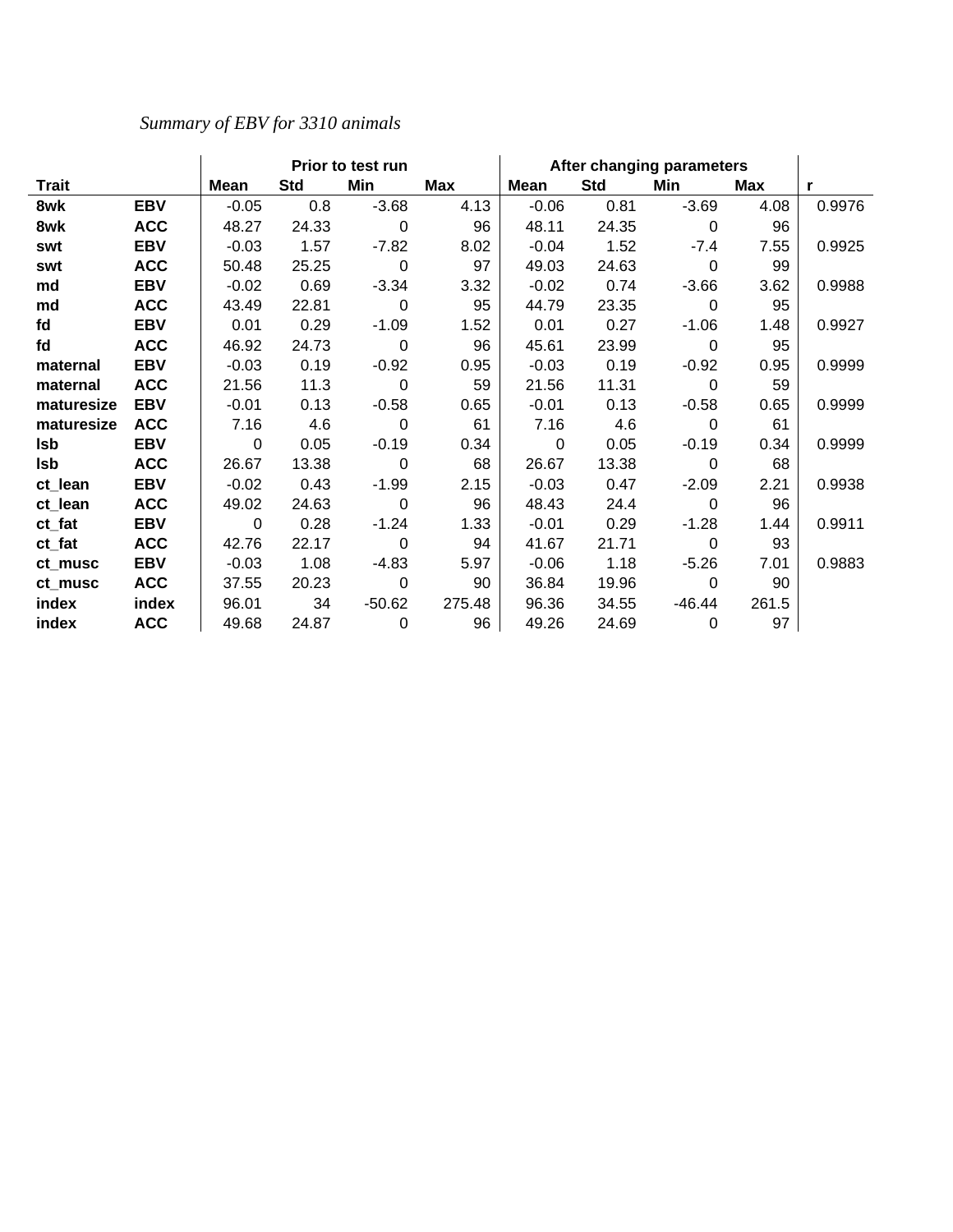| Comparison of $2008$ males (n= $266$ ) |            |                   |            |          |            |                           |            |          |       |              |
|----------------------------------------|------------|-------------------|------------|----------|------------|---------------------------|------------|----------|-------|--------------|
|                                        |            | Prior to test run |            |          |            | After changing parameters |            |          |       |              |
| Trait                                  |            | <b>Mean</b>       | <b>Std</b> | Min      | <b>Max</b> | Mean                      | <b>Std</b> | Min      | Max   | $\mathbf{r}$ |
| 8wk                                    | <b>EBV</b> | $-0.2$            | 1          | $-3.68$  | 2.67       | $-0.22$                   | 1          | $-3.69$  | 2.77  | 0.9979       |
| 8wk                                    | <b>ACC</b> | 64.52             | 9.76       | 21       | 91         | 64.47                     | 9.81       | 21       | 91    |              |
| swt                                    | <b>EBV</b> | $-0.29$           | 1.99       | $-7.82$  | 5.5        | $-0.31$                   | 1.91       | $-7.4$   | 5.04  | 0.9928       |
| swt                                    | <b>ACC</b> | 67.61             | 10.45      | 23       | 93         | 65.82                     | 10.31      | 22       | 99    |              |
| md                                     | <b>EBV</b> | $-0.1$            | 0.71       | $-2.53$  | 1.95       | $-0.11$                   | 0.77       | $-2.75$  | 2.16  | 0.9977       |
| md                                     | <b>ACC</b> | 58.46             | 10.45      | 19       | 89         | 60.32                     | 10.83      | 20       | 90    |              |
| fd                                     | <b>EBV</b> | $-0.03$           | 0.37       | $-0.96$  | 1.52       | $-0.04$                   | 0.34       | $-0.97$  | 1.48  | 0.9890       |
| fd                                     | <b>ACC</b> | 64.06             | 13.44      | 21       | 93         | 62.92                     | 13.48      | 20       | 92    |              |
| maternal                               | <b>EBV</b> | $-0.01$           | 0.16       | $-0.52$  | 0.4        | $-0.01$                   | 0.16       | $-0.52$  | 0.4   | 1.0000       |
| maternal                               | <b>ACC</b> | 22.42             | 5.84       | 0        | 33         | 22.43                     | 5.84       | 0        | 33    |              |
| maturesize                             | <b>EBV</b> | 0.02              | 0.12       | $-0.34$  | 0.34       | 0.02                      | 0.12       | $-0.34$  | 0.34  | 0.9999       |
| maturesize                             | <b>ACC</b> | 6.96              | 1.81       | 0        | 10         | 6.96                      | 1.81       | $\Omega$ | 10    |              |
| Isb                                    | <b>EBV</b> | 0.01              | 0.05       | $-0.1$   | 0.19       | 0.01                      | 0.05       | $-0.1$   | 0.19  | 1.0000       |
| <b>Isb</b>                             | <b>ACC</b> | 27.35             | 6.36       | 0        | 38         | 27.35                     | 6.36       | $\Omega$ | 38    |              |
| ct_lean                                | <b>EBV</b> | $-0.07$           | 0.58       | $-1.99$  | 2.14       | $-0.08$                   | 0.62       | $-2.09$  | 2.15  | 0.9947       |
| ct_lean                                | <b>ACC</b> | 66.3              | 10.78      | 22       | 93         | 65.68                     | 10.86      | 21       | 92    |              |
| ct_fat                                 | <b>EBV</b> | $-0.04$           | 0.34       | $-1.1$   | 0.95       | $-0.05$                   | 0.36       | $-1.13$  | 1.08  | 0.9908       |
| ct_fat                                 | <b>ACC</b> | 58.68             | 10.54      | 17       | 89         | 57.49                     | 10.85      | 16       | 88    |              |
| ct musc                                | <b>EBV</b> | $-0.23$           | 1.5        | $-4.83$  | 5.02       | $-0.31$                   | 1.65       | $-5.26$  | 5.58  | 0.9882       |
| ct_musc                                | <b>ACC</b> | 52.89             | 12.08      | 13       | 86         | 52.16                     | 12.32      | 13       | 85    |              |
| index                                  | index      | 93.22             | 46.3       | $-50.62$ | 275.48     | 93.02                     | 46.23      | $-46.44$ | 261.5 | 0.9933       |
| index                                  | <b>ACC</b> | 66.62             | 10.22      | 22       | 92         | 66.17                     | 10.34      | 22       | 97    |              |

Biggest changer for the Index from 2008 Males

Sheep id: 8318219

| <b>Trait</b> | <b>Old EBV</b> | Old ACC | <b>New EBV</b> |    | Old ACC Diff in EBV | <b>Own Data</b> |
|--------------|----------------|---------|----------------|----|---------------------|-----------------|
| 8wk          | $-0.09$        | 66      | 0.01           | 66 | 0.10                |                 |
| swt          | $-0.69$        | 71      | $-0.34$        | 68 | 0.35                |                 |
| md           | 1.10           | 61      | 1.17           | 63 | 0.07                |                 |
| fd           | $-0.95$        | 68      | $-0.85$        | 64 | 0.10                |                 |
| maternal     | 0.10           | 21      | 0.10           | 21 | 0                   |                 |
| maturesize   | $-0.01$        | 6       | $-0.01$        | 6  | 0                   |                 |
| Isb          | $-0.03$        | 25      | $-0.03$        | 25 | 0                   |                 |
| ct_lean      | 0.56           | 68      | 0.82           | 67 | 0.26                | N               |
| ct_fat       | $-0.46$        | 57      | $-0.35$        | 55 | 0.11                | N               |
| ct musc      | $-1.75$        | 47      | $-1.34$        | 46 | 0.41                | N               |
| index        | 157.55         | 69      | 175.63         | 68 | 18                  |                 |

No extra data from parents or progeny. The biggest changing EBVs are the CT traits. This is logical given that there is no data for this animal and it is dependent on the correlations with other traits and relative's information (of which there is limited CT data). The change in SWT is most likely to be because of slightly stronger correlations found between SWT and other traits. This was the male in 2008 that changed the most; however these changes are relatively small.